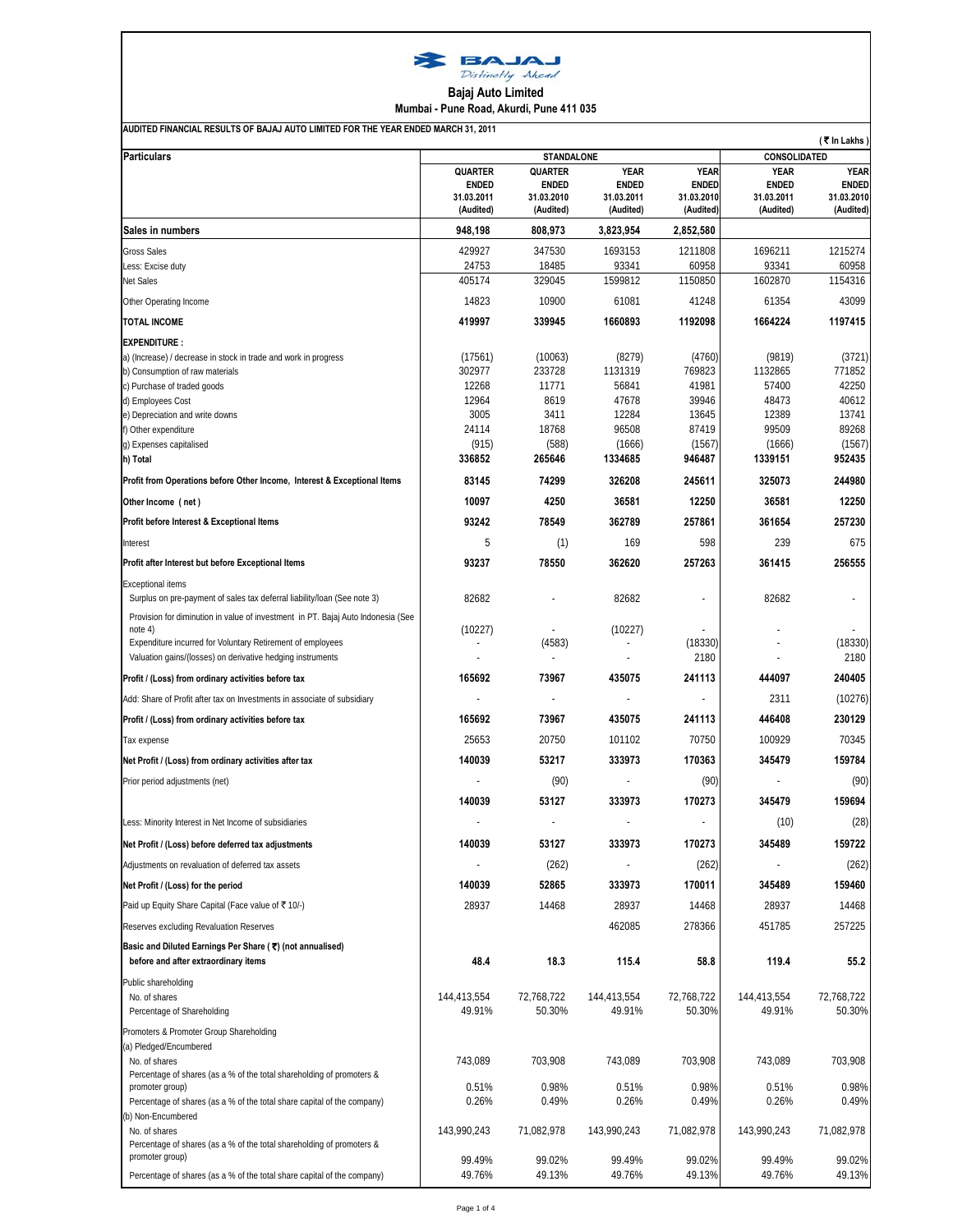| SEGMENT-WISE REVENUE, RESULTS AND CAPITAL EMPLOYED |                |                   |              |              |              | (₹In Lakhs)  |  |
|----------------------------------------------------|----------------|-------------------|--------------|--------------|--------------|--------------|--|
|                                                    |                | <b>STANDALONE</b> |              |              |              | CONSOLIDATED |  |
| <b>Particulars</b>                                 | <b>QUARTER</b> | <b>QUARTER</b>    | <b>YEAR</b>  | <b>YEAR</b>  | <b>YEAR</b>  | <b>YEAR</b>  |  |
|                                                    | <b>ENDED</b>   | <b>ENDED</b>      | <b>ENDED</b> | <b>ENDED</b> | <b>ENDED</b> | <b>ENDED</b> |  |
|                                                    | 31.03.2011     | 31.03.2010        | 31.03.2011   | 31.03.2010   | 31.03.2011   | 31.03.2010   |  |
|                                                    | (Audited)      | (Audited)         | (Audited)    | (Audited)    | (Audited)    | (Audited)    |  |
| <b>Segment Revenue</b>                             |                |                   |              |              |              |              |  |
| Automotive                                         | 419997         | 339945            | 1660893      | 1192098      | 1664224      | 1197415      |  |
| Investments                                        | 10097          | 4250              | 36581        | 12250        | 36581        | 12250        |  |
| Total                                              | 430094         | 344195            | 1697474      | 1204348      | 1700805      | 1209665      |  |
| Segment Profit/(Loss) before Tax and Interest      |                |                   |              |              |              |              |  |
| Automotive                                         | 155600         | 69716             | 398663       | 229461       | 410066       | 218554       |  |
| Investments                                        | 10097          | 4250              | 36581        | 12250        | 36581        | 12250        |  |
| Total                                              | 165697         | 73966             | 435244       | 241711       | 446647       | 230804       |  |
| Less: Interest                                     | 5              | (1)               | 169          | 598          | 239          | 675          |  |
| <b>Total Profit Before Tax</b>                     | 165692         | 73967             | 435075       | 241113       | 446408       | 230129       |  |
| <b>Capital Employed</b>                            |                |                   |              |              |              |              |  |
| Automotive                                         | 125756         | 90524             | 125756       | 90524        | 207027       | 150255       |  |
| Investments                                        | 519795         | 402252            | 519795       | 402252       | 424368       | 317606       |  |
| Unallocable                                        | (134827)       | (67213)           | (134827)     | (67213)      | (134632)     | (66783)      |  |
| Total                                              | 510724         | 425563            | 510724       | 425563       | 496763       | 401078       |  |
|                                                    |                |                   |              |              |              |              |  |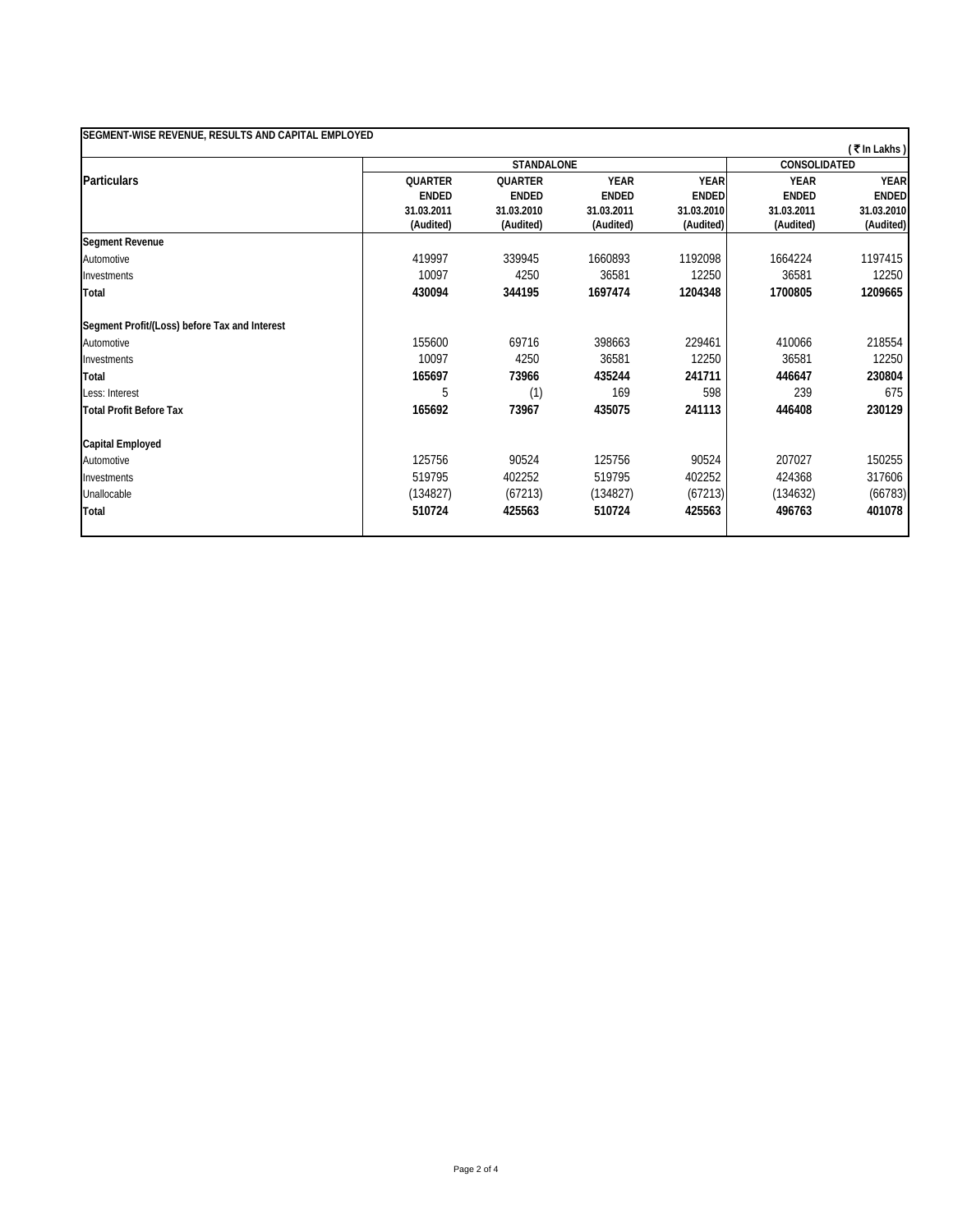| Notes:                                                                                                                                    |                   |                |                          |                 |
|-------------------------------------------------------------------------------------------------------------------------------------------|-------------------|----------------|--------------------------|-----------------|
| 1. The consolidated financial results include results of the following companies:                                                         |                   |                |                          |                 |
| Name of the company                                                                                                                       |                   | % shareholding | Segment                  | Consolidated as |
| a. PT. Bajaj Auto Indonesia                                                                                                               | 98.94%            | Automotive     | Subsidiary<br>Subsidiary |                 |
| b. Bajaj Auto International Holdings BV *                                                                                                 | 100%              | Automotive     |                          |                 |
| The consolidated financial results of Bajaj Auto International Holdings BV include 39.26% interest in KTM PowerSports AG as an associate. |                   |                |                          |                 |
| 2. Disclosure of assets and liabilities as per clause 41(I)(ea) of the listing agreement for the year ended 31 March 2011 -               |                   |                |                          |                 |
|                                                                                                                                           |                   |                |                          | (₹ In Lakhs)    |
|                                                                                                                                           | <b>STANDALONE</b> |                |                          | CONSOLIDATED    |
| <b>Particulars</b>                                                                                                                        | AS AT             | AS AT          | AS AT                    | AS AT           |
|                                                                                                                                           | 31.03.2011        | 31.03.2010     | 31.03.2011               | 31.03.2010      |
|                                                                                                                                           | (Audited)         | (Audited)      | (Audited)                | (Audited)       |
| <b>SOURCES OF FUNDS</b>                                                                                                                   |                   |                |                          |                 |
| 1. Shareholders' Funds                                                                                                                    |                   |                |                          |                 |
| a) Share Capital                                                                                                                          | 28937             | 14468          | 28937                    | 14468           |
| b) Reserves & Surplus                                                                                                                     | 462085            | 278366         | 451785                   | 257225          |
|                                                                                                                                           | 491022            | 292834         | 480722                   | 271693          |
| 2. Minority Interest                                                                                                                      |                   |                | 29                       | 38              |
| 3. Loan Funds                                                                                                                             | 32515             | 133858         | 34745                    | 136103          |
| 4. Deferred Tax Adjustments                                                                                                               | 2971              | 169            | 2971                     | 169             |
| <b>Total</b>                                                                                                                              | 526508            | 426861         | 518467                   | 408003          |
| <b>APPLICATION OF FUNDS</b>                                                                                                               |                   |                |                          |                 |
| 1. Fixed Assets                                                                                                                           | 154829            | 152111         | 155223                   | 152486          |
| 2. Goodwill on investments in associate of subsidiary                                                                                     |                   |                | 36856                    | 32899           |
| 3. Technical Know-how                                                                                                                     | 428               |                | 428                      |                 |
| 4. Investments                                                                                                                            | 479520            | 402152         | 428421                   | 344523          |
| 5. Deferred Tax Adjustments                                                                                                               |                   |                | 3690                     | 3382            |
| 6. Current Assets, Loans and Advances                                                                                                     |                   |                |                          |                 |
| a) Inventories                                                                                                                            | 54728             | 44621          | 57625                    | 45839           |
| b) Sundry Debtors                                                                                                                         | 36276             | 23945          | 34161                    | 23852           |
| c) Cash and Bank Balances                                                                                                                 | 55649             | 10141          | 57525                    | 10730           |
| d) Other Current Assets                                                                                                                   | 21642             | 13936          | 21642                    | 13936           |
| e) Loans and Advances                                                                                                                     | 118964            | 65740          | 119587                   | 66772           |
|                                                                                                                                           | 287259            | 158383         | 290540                   | 161129          |
|                                                                                                                                           |                   |                |                          |                 |
| Less: Current Liabilities and Provisions<br>a) Liabilities                                                                                | 242665            | 202625         | 243728                   | 203179          |
| b) Provisions                                                                                                                             | 152863            | 83160          | 152963                   | 83237           |
|                                                                                                                                           | 395528            | 285785         | 396691                   | 286416          |
|                                                                                                                                           |                   |                |                          |                 |
| <b>Net Current Assets</b>                                                                                                                 | (108269)          | (127402)       | (106151)                 | (125287)        |
| Total                                                                                                                                     | 526508            | 426861         | 518467                   | 408003          |